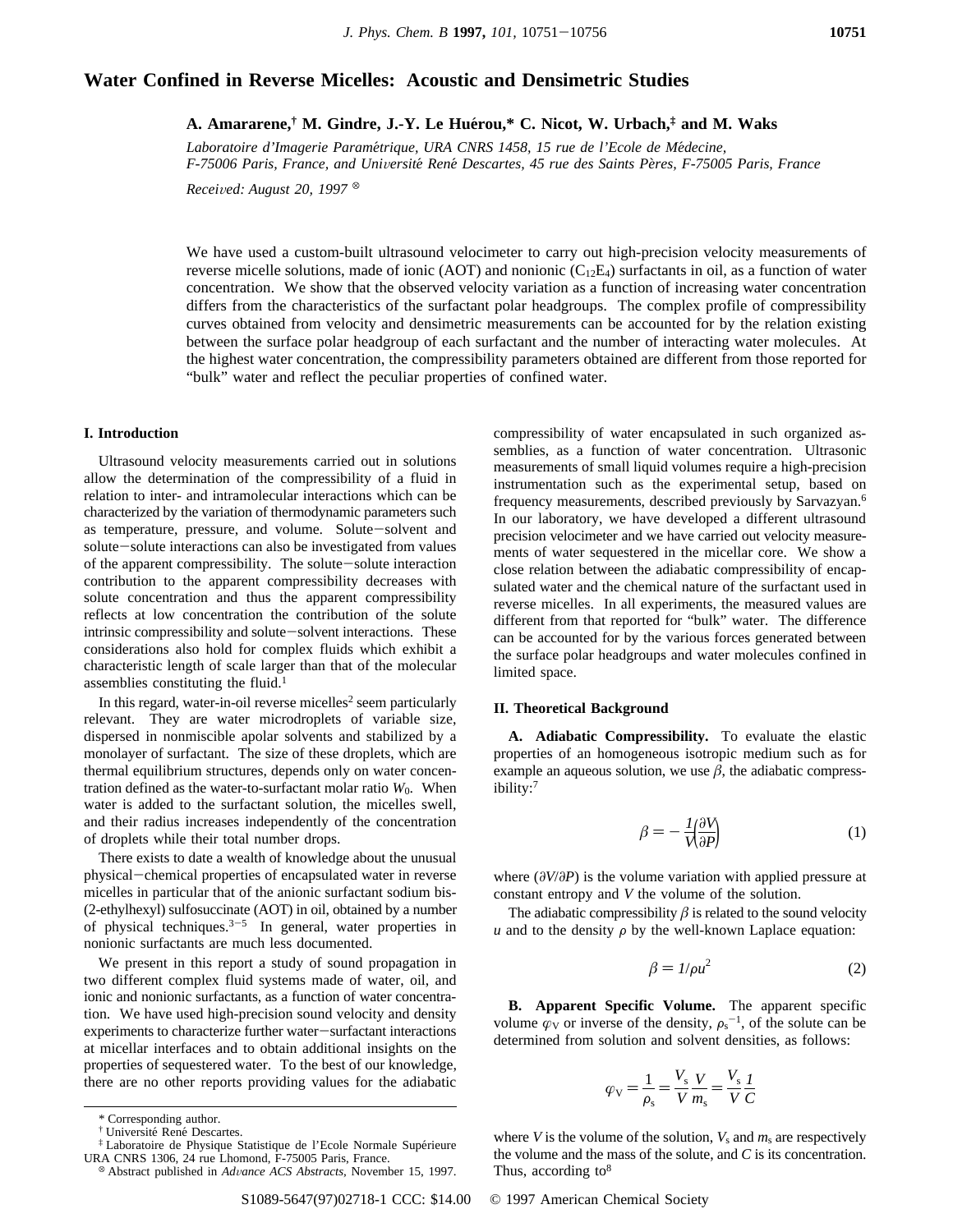**10752** *J. Phys. Chem. B, Vol. 101, No. 50, 1997* Amararene et al.

$$
\varphi_{\rm V} = \frac{V - V_0}{V C} \tag{3}
$$

where  $V_0$  is the volume of the solvent. By expressing volumes as a function of masses and densities

$$
\varphi_{\rm V} = \frac{\frac{m}{\rho} - \frac{m - m_{\rm s}}{\rho_0}}{VC} \tag{4}
$$

where  $\rho_0$  is the density of the solvent and  $\rho$  is the density of the solution, respectively. Developing eq 4, one can express  $\varphi$ <sub>V</sub> as a function of densities  $\rho_0$  and  $\rho$  and of concentration *C*:

$$
\varphi_{\rm V} = \frac{I}{\rho_0} - \frac{\rho - \rho_0}{\rho_0 C} \tag{5}
$$

**C. Effective Medium Theory.** In this report we use the effective-medium theory<sup>9</sup> to account for the behavior of a multicomponent system constituted of reverse micelles in organic solvents. Each of the constituent phases of the system is described by parameters pertaining to the pure phase. The theory can evaluate the adiabatic compressibility of the complex medium as a function of the relative volumes of constituent phases. It can be applied to the present work, since the acoustic wavelength (100  $\times$  10<sup>-6</sup> m) is several orders of magnitude larger than the size of reverse micelles (radius in the  $(15-50) \times 10^{-10}$ m range). The measured compressibility  $(\beta)$  value of the solution is then composed of several terms:

$$
\beta = \beta_{\rm s} \Phi_{\rm s} + \beta_0 \Phi_0 \tag{6}
$$

where  $\Phi_s = V_s/V = (V - V_0)/V$  is the volume fraction of the solute,  $\phi_0 = V_0/V$  is the volume fraction of the solvent, and  $\beta_s$ and  $\beta_0$  are adiabatic compressibilities of the solute and the solvent, respectively. Note that the volume fractions are also related to the apparent specific volume  $\varphi_V$  and to the concentration *C* of the solute: as  $\Phi_s = C\varphi_V$  and  $\Phi_0 = 1 - C\varphi_V$ . Equation 6 can be written as

$$
\beta_{\rm s} = \frac{\beta - \beta_0 (1 - C\varphi_{\rm V})}{C\varphi_{\rm V}}\tag{7}
$$

In this work we have determined  $\varphi_K$ , the apparent specific adiabatic compressibility of a solute, defined by the expression

$$
\varphi_{\rm K} = \frac{\beta V - \beta_0 V_0}{CV} \tag{8}
$$

Rearranging eq 3 with eq 8 leads to

$$
\varphi_{\rm K} = \beta_0 \left( \frac{\beta - \beta_0}{\beta_0 C} + \varphi_{\rm V} \right); \quad \varphi_{\rm K} = \frac{\beta - \beta_0 (1 - C \varphi_{\rm V})}{C} \quad (9)
$$

When comparing eqs 9 and 7,  $\varphi_K$  can be related to  $\beta_s$ , calculated by the effective medium theory

$$
\varphi_{\mathbf{K}} = \beta_{\mathbf{s}} \varphi_{\mathbf{V}} \tag{10}
$$

In this work we denote density and sound velocity specific relative concentrational increments by square brackets  $[\rho]$  and [u], as suggested by Sarvazyan.<sup>10</sup> Thus, differentiating eq 2, and dividing by *C* one obtains

$$
\frac{\beta - \beta_0}{\beta_0 C} = -2\frac{u - u_0}{u_0 C} - \frac{\rho - \rho_0}{\rho_0 C} = -2[u] - [\rho]
$$
 (11)

Replacing this value in eqs 9 and 5 leads to

$$
\varphi_{\mathbf{K}} = \beta_0 \left( 2\varphi_{\mathbf{V}} - 2[u] - \frac{1}{\rho_0} \right) \tag{12}
$$

where  $\beta_0$  and  $\rho_0$  are constant parameters, independent of concentration *C*. Thus the variations of  $\varphi_K$  observed depend solely on the experimental determination of [*u*] the relative specific increment of sound velocity and on  $\varphi_V$ , the apparent specific volume. Note that eq 12 is only valid at low solute concentration.

#### **III. Experimental Section**

**A. Materials.** AOT was purchased from Sigma (SigmaUltra) 99% pure and used after desiccation in vacuum over phosphorus pentoxide (Sicapent from Merck). The nonionic surfactant, tetraethylene glycol monododecyl ether  $(C_{12}E_4)$ , was obtained from Nikko Chemicals and judged to be >99% pure from gas chromatography. Isooctane, Pro Analysi grade, was from Merck and decane, >99% pure, from Sigma. Water used in this study was of MilliQ purity.

**B. Sample Preparation.** All the samples were prepared by weighing the solutes (surfactant and water) on a Model 1712 Sartorius balance, in precision volumetric flasks (class  $A \pm 0.04$ mL), with a precision of  $\pm 0.03$  mg. The solvents used to make up the volume at 20 °C were either pure organic solvents or organic solutions of the surfactant, which were prepared and used as a mixed solvent.<sup>11</sup> The maximum error introduced by this procedure does not exceed the reported error limits.

**C.** Volumetric Measurements. The densities  $\rho(C)$  of solutions, at increasing solute concentrations *C*, were determined at  $25.00 \pm 0.01$  °C using the vibrating tube Anton Paar DMA 58 digital density meter. The precision obtained is of the order of  $\pm 5 \times 10^{-3}$  kg m<sup>-3</sup>. Each determination was carried out at least five times and averaged. The value was used to calculate the apparent specific volume.

**D. Ultrasound Velocity Measurements.** Several methods of ultrasound velocity determination have been described to date: time of flight measurements,<sup>12</sup> the sing-around method,<sup>13</sup> resonance methods,<sup>14</sup> and the phase comparison method.<sup>15</sup> Among them we have selected the method based on time of flight determination which offers, in addition to its simplicity, a high precision permitted by recent instrumental advances.

*1. Principle.* In ultrasound velocity measurements using the time of flight, a short electrical pulse is applied to a piezoelectrical transducer, converting the electrical wave into an acoustical one, propagating through the studied medium. A second transducer converts in turn the received wave into an electrical signal, which is compared to the excitation signal. The time interval elapsed between the two signals allows the determination of the ultrasound velocity, knowing the precise distance between the two transducers.<sup>16</sup>

*2. Measurement System.* Although the method seems simple *per se*, one of the principal limitations of the system resides in possible temperature drifts. This difficulty is circumvented by the use of a set of tandem cells of identical acoustic path,<sup>6</sup> enclosed in a single metal block. It allows the sequential determination of the ultrasonic velocity difference between a reference and a measuring cell at identical temperature conditions and thus achieves a considerable improvement in sensitivity. First, the two cell acoustic paths are filled with the reference liquid and the velocity measurements are carried out. In a second step, the measuring cell is drained, rinsed, dried, and refilled with the liquid under investigation.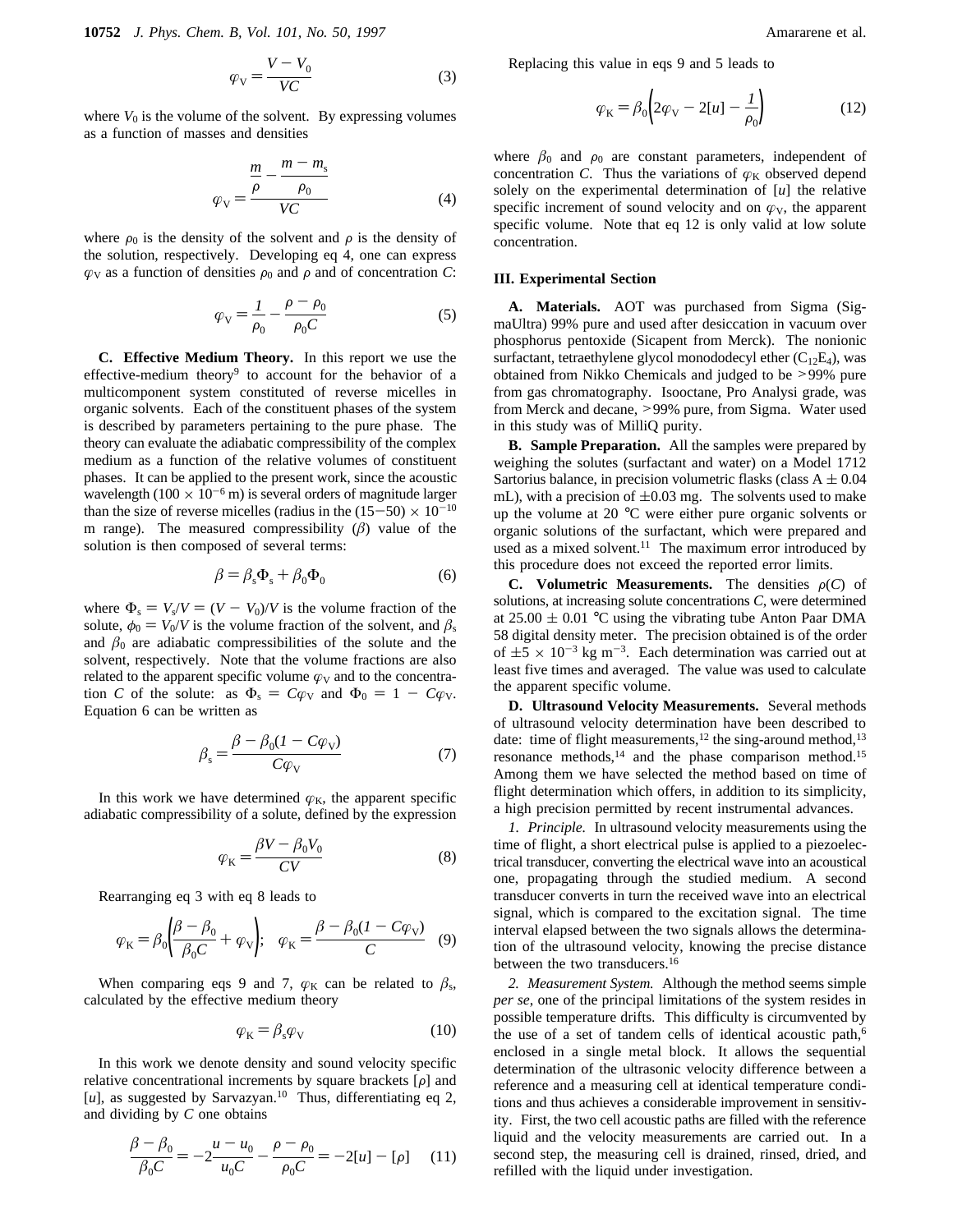

**Figure 1.** Scheme of the ultrasound velocity experimental setup. For details see text.

The experimental setup is illustrated on Figure 1. Briefly it is composed of the two tandem cells (volume 3 mL), a signal generator delivering a 10 MHz sine signal, and a pulse generator allowing the modulation of the sine signal amplitude to obtain the excitation signal of the emitting transducers. In order to always start at a zero voltage level, the pulse duration is adjusted to be a multiple of the sine period. A digital oscilloscope (Lecroy Model 9424E), synchronized with the pulse generator, samples the excitation signal as well as signals issued by the two transducers-receivers. Measurements have been automated by a PC computer equipped with an IEEE interface, which processes all the data. All the parameters characterizing the excitation signal, i.e., amplitude of the excitation signal, duration of the pulse, pulse period, and emission frequency of the ultrasound wave, have been optimized for maximal precision.

*3. Procedures and Experimental Performances.* The thermal stability of the experimental setup is maintained at 25 °C by a Huber SH 40 circulating thermostat. As mentioned above, the internal temperature stability is checked by the periodic monitoring of ultrasound velocity in the reference cell. Under our experimental conditions, the temperature stability is in the order of  $10^{-4}$ ; nevertheless, the observed temperature drift is less than  $10^{-5}$  per 24 h. Velocity determinations are carried out every 2 min for periods of 20 min. For each concentration of the solute, the ultrasound velocity is measured within each cell and the difference calculated. For every run, the signal is averaged over 100 acquisitions in order to increase the signalto-noise ratio. The time-to-velocity conversion requires a precise determination of the distance between the two transducers. For this purpose a calibration is carried out with a solvent in which the ultrasound velocity is known with an accuracy better than  $10^{-5}$ . (The latter sound velocity value should be close to the velocity in the sample.) For example, pure methanol and ethanol have been used and the distance was calculated from the measured time of flight.

For a better precision of the time of flight, the temporal position of the energetic gravity center (barycenter method) of the captured signal is searched. The signal is analyzed in a



**Figure 2.** Plot of the absolute deviation in velocity  $u - u_0$  vs time. The experiment was carried out with distilled water at 25 °C.

window composed of *N* samples, separated by a time interval  $\Delta t$ , starting at time  $t_d$ . The equation used for the barycenter  $(t_p)$  calculation is classical:

$$
t_{\rm p} = t_{\rm d} + \frac{\sum_{i=0}^{N-1} i \Delta t A_i^2}{\sum_{i=0}^{N-1} A_i^2}
$$
 (13)

where  $A_i$  is the amplitude of the *i*th sample. The time spacing between two consecutive samplings  $(\Delta t)$  is 0.1 ns.

The shift in the velocity occurring between the two cells over a period of 12 h is represented on Figure 2. It clearly appears that the absolute deviation observed in velocity, (designated as  $u - u_0$ ) is in the order of 0.02 m·s<sup>-1</sup>, the standard deviation being smaller than  $1 \text{ cm} \cdot \text{s}^{-1}$ . The final precision in ultrasound velocity determination is better than  $10^{-5}$ .

### **IV. Results**

In the first set of experiments, we have determined the volumetric and the compressibility parameters of the two surfactants used (AOT and  $C_{12}E_4$ ) in their respective solvents, isooctane and decane. In addition, we have characterized by the same procedure AOT in decane. The variation of  $\varphi_K$  and  $\varphi$ <sub>V</sub> plotted as a function of surfactant concentration (not shown) indicates in all cases a linear dependence for surfactant concentrations above the critical micelle concentration (cmc), the surfactant concentration above which micelles form. At low concentration, ultrasound velocity curves of  $C_{12}E_4$  in decane display a clear breaking point corresponding to the cmc.

The extrapolation of  $\varphi_K$  and  $\varphi_V$ , when *C* tends to zero, yields values of  $\lim_{C\to 0}\varphi_V = 0.879 \times 10^{-3} \text{ m}^3 \cdot \text{kg}^{-1}$  for AOT in isooctane and  $1.073 \times 10^{-3}$  m<sup>3</sup>·kg<sup>-1</sup> for C<sub>12</sub>E<sub>4</sub> in decane, while the values of  $\lim_{C\to 0}\varphi_K$  obtained for AOT and C<sub>12</sub>E<sub>4</sub> are respectively 36.4 and 48.9  $\times$  10<sup>-14</sup> Pa<sup>-1</sup>·m<sup>3</sup>·kg<sup>-1</sup>. For AOT in decane  $\lim_{C\to 0}\varphi_V = 0.888 \times 10^{-3} \text{ m}^3 \cdot \text{kg}^{-1}$  and  $\lim_{C\to 0}\varphi_K =$  $40.6 \times 10^{-14} \text{ Pa}^{-1} \cdot \text{m}^3 \cdot \text{kg}^{-1}$  Finally, from eq 10 we have calculated  $\beta_s$ . All the data are summarized on Table 1.

**TABLE 1:** Volumetric and Compressibility Data of AOT and  $C_{12}E_4$  at 25 °C<sup>*a*</sup>

|                       | $\lim_{C\to 0} \varphi_V$<br>$(10^{-3} \text{ m}^3 \cdot \text{kg}^{-1})$ | $\lim_{C\to 0}  u $<br>$(10^{-3} \text{ m}^3 \cdot \text{kg}^{-1})$ | $\lim_{C\to 0} \varphi_K$<br>$(10^{-14} \text{ Pa}^{-1} \cdot \text{m}^3 \cdot \text{kg}^{-1})$ | $\lim_{C\to 0}\beta_s$<br>$(10^{-11} \text{ Pa}^{-1})$ |
|-----------------------|---------------------------------------------------------------------------|---------------------------------------------------------------------|-------------------------------------------------------------------------------------------------|--------------------------------------------------------|
| AOT in decane         | $0.888 \pm 0.001$                                                         | $-0.025 \pm 0.001$                                                  | $40.6 \pm 0.8$                                                                                  | $41.4 \pm 0.8$                                         |
| AOT in isonctane      | $0.879 \pm 0.001$                                                         | $0.006 \pm 0.001$                                                   | $36.4 \pm 0.4$                                                                                  | $45.7 \pm 0.2$                                         |
| $C_{12}E_4$ in decane | $1.073 \pm 0.001$                                                         | $0.114 \pm 0.002$                                                   | $48.9 \pm 0.2$                                                                                  | $45.6 \pm 0.2$                                         |

 $a$  The parameters have been extrapolated at concentration  $C = 0$ .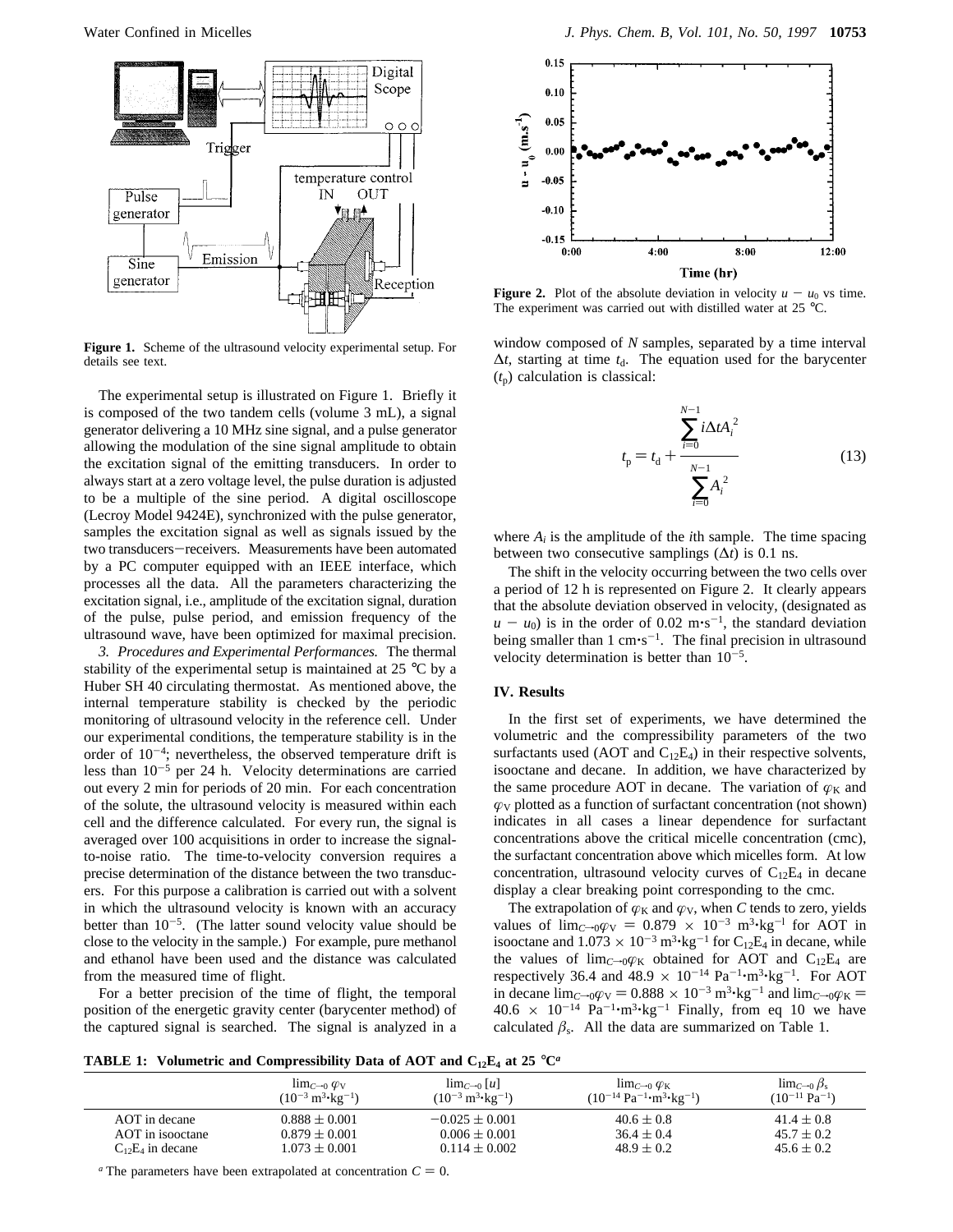

Figure 3. Plot of the volumetric and ultrasound velocity parameters as a function of water concentration C:  $\bullet$ , AOT reverse micelles;  $\blacktriangle$ ,  $C_{12}E_4$  reverse micelles. The concentration of AOT and  $C_{12}E_4$  is 0.1 M and the temperature 25 °C. In all figures, the experimental points represent the average value of at least 3-5 measurements. (a) Variation of  $\varphi_V$ , the apparent specific volume of water. (b) Variation of [*u*], the relative specific velocity increment. (c) Variation of  $\varphi_K$ , the apparent specific adiabatic compressibility.

In the next set of experiments, organic solutions of the surfactants at 0.1 M concentration were used as mixed solvents while water was taken as the solute. The variation of  $\varphi_V$ , the apparent specific volume, [*u*], the relative specific velocity increment, and  $\varphi_K$ , the apparent specific adiabatic compressibility of the solubilized water, plotted as a function of water concentration, are illustrated in Figure 3, a, b, and c, for AOT reverse micelles in isooctane and for  $C_{12}E_4$  reverse micelles in decane. In both cases, a variation of  $\varphi_K$  and  $\varphi_V$  is observed for increasing water concentration. The difference between the curve profiles obtained for each surfactant is striking.

**A. AOT.** The plot of  $\varphi_V$  vs *C* expressed on a weight basis in kg $\cdot$ m<sup>-3</sup> (Figure 3a) shows that the overall relative variation of the volume,  $\Delta \varphi_V / \varphi_V$  is of the order of 3.5%. A detailed analysis reveals that the curve can be divided into three

segments. The first one, starting at a  $\varphi$ <sub>V</sub> value of 0.950  $\times$  10<sup>-3</sup>  $m<sup>3</sup>$ **kg**<sup>-1</sup>, shows little variation and extends to a micellar water concentration of 4 kg $\cdot$ m<sup>-3</sup>; the second corresponds to the midcurve inflection point at a water concentration around 11 kg $\cdot$ m<sup>-3</sup>. The final part of the curve starting at  $C = 25 \text{ kg} \cdot \text{m}^{-3}$ is almost a plateau.

The curve obtained from ultrasound velocity measurements is rather complex (Figure 3b), indicating that the [*u*] value is very sensitive to small changes in water concentration. The initial part of the curve decreases steadily down to  $-0.25 \times$  $10^{-3}$  m<sup>3</sup> $\cdot$ kg<sup>-1</sup>, reaching its minimum value for a water concentration in the  $3.0-4.0 \text{ kg} \cdot \text{m}^{-3}$  range. Then [*u*] increases rapidly, attaining a value of  $-0.17 \times 10^{-3}$  m<sup>3</sup>·kg<sup>-1</sup> for a water concentration of 15 kg $\cdot$ m<sup>-3</sup>. The final part of the curve, where [*u*] seems to increase exponentially, illustrates a smooth return to the first value measured.

The curve illustrating the variation of  $\varphi_K$  vs *C* (Figure 3c) looks very much like a mirror image of curve b, indicating that in the ionic surfactant, the velocity (and not  $\varphi_V$ ), represents indeed the predominant factor of the observed phenomenon. The maximum of compressibility  $(120 \times 10^{-14} \text{ Pa}^{-1} \cdot \text{m}^3 \cdot \text{kg}^{-1})$ is attained for a water concentration in the range of  $3-4 \text{ kg} \cdot \text{m}^{-3}$ , the plateau corresponding then to a value of  $100 \times 10^{-14}$  $Pa^{-1} \cdot m^3 \cdot kg^{-1}$ .

**B.** C<sub>12</sub>E<sub>4</sub>. If we turn now to the variation of  $\varphi_V$ , [*u*], and  $\varphi_K$  with water concentration for C<sub>12</sub>E<sub>4</sub> reverse micelles in decane, it is obvious that the picture emerging is quite different, as also illustrated in Figure 3a–c. The change of  $\varphi$ <sub>V</sub> vs concentration shows a monotonic increase, the overall relative variation of  $\varphi_V$  being higher (10%) compared to that of AOT. The velocity increment [*u*] drops rapidly as water concentration increases, reaching a smooth minimum around a value of  $-0.16$  $\times$  10<sup>-3</sup> m<sup>3</sup>·kg<sup>-1</sup> and then grows steadily until a value of -0.13  $\times$  10<sup>-3</sup> m<sup>3</sup>·kg<sup>-1</sup>. Finally, the compressibility parameter  $\varphi_K$ , starting at a lower initial value than in AOT (50  $\times$  10<sup>-14</sup>  $Pa^{-1} \cdot m^3 \cdot kg^{-1}$ ), increases rapidly reaching a plateau located around a value of  $75 \times 10^{-14}$  Pa<sup>-1</sup> $\cdot$ m<sup>3</sup> $\cdot$ kg<sup>-1</sup>, for a concentration of water at 8 kg $\cdot$ m<sup>-3</sup>. The plateau originates from the very slight increase of both  $\varphi_V$  and [*u*].

#### **V. Discussion**

Surfactants in oil aggregate, due to a very low level of residual water (ref 2) (less than 0.5 water molecule per surfactant polar headgroup) and they form "dry micelles" above a critical micelle concentration.17 As shown in Table 1, although the compressibility of pure isooctane has a higher value than that of decane (121 and 90 10<sup>-11</sup> Pa<sup>-1</sup>, respectively), both  $\varphi_V$  and  $\beta_s$ , which are directly related to volume and compressibility of "dry" AOT aggregates, have a smaller value in isooctane than in decane. This is probably due to the better penetration of the branched solvent (isooctane) around the branched tails of the surfactant AOT.18 Note that in decane, both surfactants display a very similar  $\beta_s$  value.

Now, we examine the results in terms of the number of water molecules interacting with one surfactant headgroup. For the ionic surfactant, the water-to-surfactant molar ratio  $(W_0)$  is defined as  $[H_2O]/[AOT]$  since the cmc is negligible (2). For the nonionic surfactant this does not hold as a higher value of cmc has to be taken into account for *W*<sup>0</sup> determination. This constant was measured for  $C_{12}E_4$  in decane, at 25 °C (1.18 g/100) mL) by a spectroscopic technique described elsewhere.<sup>19</sup> It compares well with the value obtained from ultrasound velocity measurements (1.05 g/100 mL). The micellar water content of the solution is then expressed as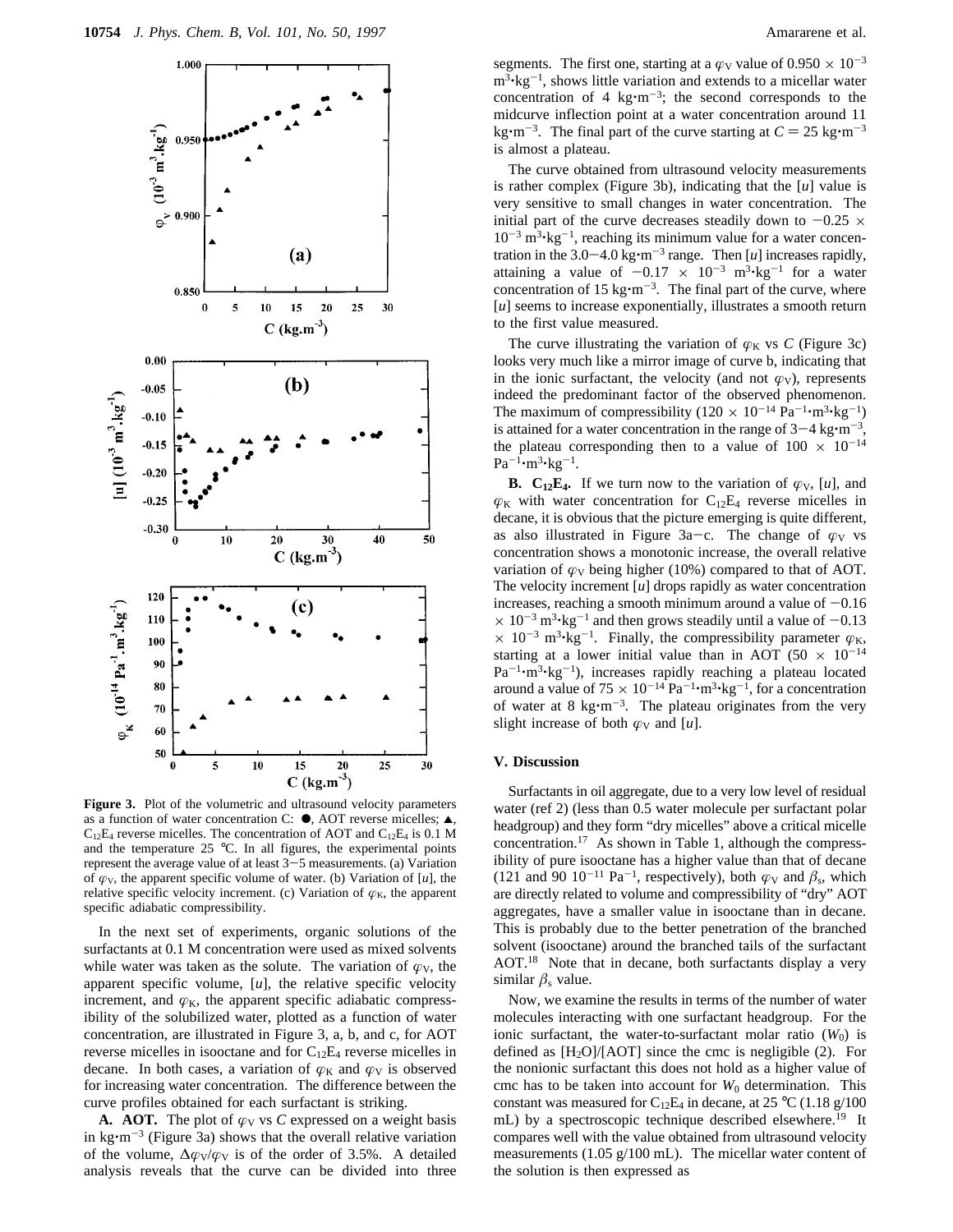$$
(W_0)_{\text{mic}} = \frac{[H_2O]}{[C_{12}E_4] - ([C_{12}E_4])_{\text{cme}}}
$$
(14)

Figure 4, a, b, and c, compare volumetric, velocity, and compressibility data, as a function of  $W_0$  for both surfactants. We can now relate the data to the number of interacting water molecules per surfactant headgroup.

**A. Volumetric Measurements.** At first glance on Figure 4a, it is striking that the specific volume of micellar water molecules measured in both surfactants yields always values lower than that reported for "bulk" water  $(1.003 \times 10^{-3}$  $m<sup>3</sup>$ ·kg<sup>-1</sup>). In AOT reverse micelles a detailed analysis reveals that the initial segment of the curve implies the binding of the first two or three water molecules. The midpoint of the volumetric curve corresponds to  $6-7$  interacting water molecules. The final segment of the curve, almost a plateau, begins at a *W*<sub>0</sub> value of 13 and extends to  $W_0 = 27$ . The measured  $\varphi_V$ values indicate a contracted volume for water, of the same order of magnitude as that observed in ion-water interactions of sodium chloride solutions,<sup>20</sup> but less than that calculated for biological membranes.<sup>21</sup>

Considering now the shape of the curve illustrating the variation of  $\varphi$ <sub>V</sub> as a function of  $W_0$  in C<sub>12</sub>E<sub>4</sub> reverse micelles (Figure 4a), the progressive increase of water volume is consistent with the description of an early water segregation in the micellar core before the completion of surfactant hydration.22 The low  $\varphi_V$  values reported in this work reflect the presence of micellar water of high density. Under quite different experimental conditions, the structure of water in the nonionic surfactant has been previously explored by Raman scattering.<sup>23</sup> In concentrated aqueous solution of  $C_{10}E_5$  (a parent surfactant molecule) the analysis of the OH stretching vibrations revealed a very large amount of bound water and a local environment around the surfactant headgroup displaying water molecules of density lower than "bulk" water. Note that hydration of the hydrophilic polar headgroup is a crucial factor determining the micellar surface curvature and hence the phases (normal or reverse).24,25 The existence of a high dense water in our ternary reverse system compared to the low dense water described in a binary aqueous system is then not surprising and constitutes an interesting finding.

**B. Compressibility Measurements.** Comparison of the shapes of the  $[u]$  curves as a function of  $W_0$  (Figure 4b) reveals a striking contrast in the behavior of the 13 first water molecules, interacting with the ionic and nonionic surfactants, whereas at high *W*<sup>0</sup> values the two curves look quite similar. Considering now the apparent compressibility curve of water in AOT reverse micelles, clear inflection points occur at  $W_0$  values of 3 and 6 (Figure 4c).

Under conditions of extremely low water concentration, we are still dealing with almost "dry micelles" and, as noted by Ye et al., $<sup>1</sup>$  the solid core of the tightly packed headgroups of</sup> the AOT molecules is much more rigid than the suspending fluid. The first  $2-3$  water molecules hydrate the immediately adjacent anionic sulfonate  $(SO_3^-)$  groups and bind them very strongly, even at a low charge density.26 Their action contributes thus to "lubricate" the dry surfactant molecular aggregates with a water of increased molecular mobility. These waters induce a stronger hydration of the anions, designated as kaotropes,<sup>26</sup> and bring about a large increase of the apparent specific compressibility (up to  $120 \times 10^{-14}$  Pa<sup>-1</sup>·m<sup>3</sup>·kg<sup>-1</sup>). Upon the addition of the next three water molecules, reverse micelles start to self-organize and hydration proceeds to  $Na<sup>+</sup>$  counterions of the AOT polar headgroups, which act as a weak kosmotropes, $27$ decreasing the mobility of nearby water molecules, and leading



**Figure 4.** Plot of the volumetric and ultrasound velocity parameters as a function of  $W_0$  the water to surfactant molar ratio:  $\bullet$ , AOT reverse micelles;  $\triangle$ , C<sub>12</sub>E<sub>4</sub> reverse micelles. (a) Variation of  $\varphi$ <sub>V</sub>, the apparent specific volume of water. (b) Variation of [*u*], the relative specific velocity increment. (c) Variation of  $\varphi_K$ , the apparent specific adiabatic compressibility. Same experimental conditions as in Figure 3. The continuous line is a guide for the eye.

to electrostricted water of higher density and lower compressibility.20,28,29 Taken together, these events lead obviously to the decrease of  $\varphi_K$  as shown in Figure 4c. With subsequent